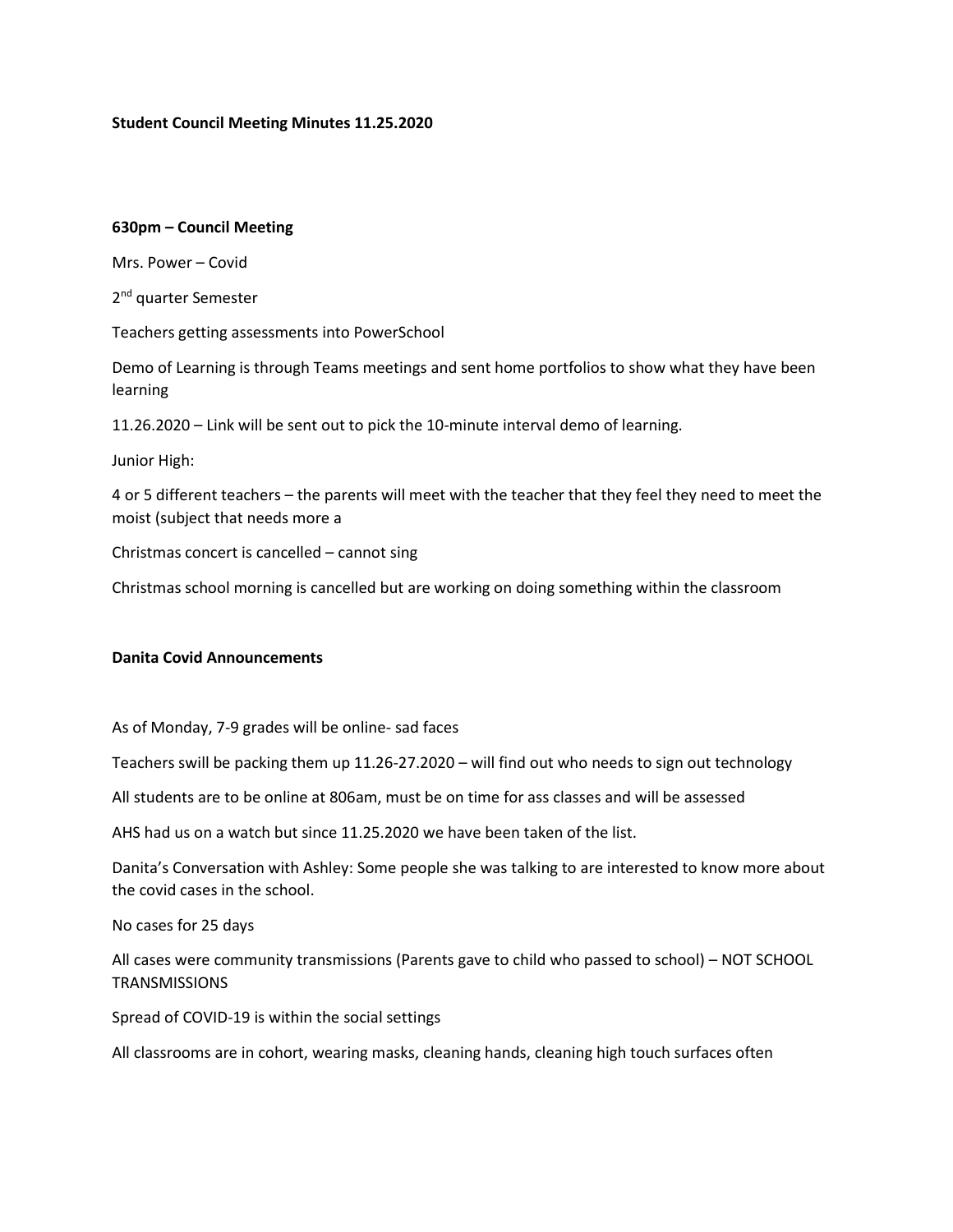The impact of quarantine on grades 7-9 meant 4 or 5 teachers per class / grade and the province could not handle all the replacements.

# **647pm School Council meeting is adjourned**

#### **647pm Fundraising club meeting 11.25.2020**

Last minutes review

Finance update

Park update

Budget update

No park overage

Teachers thank you

Chrome books

Basketball Nets

Fundraising during COVID-19

Bottle depot account – Adam

Need to elect a new fundraising committee

Chair - Tiana

Vice Chair - Amanda

Treasurer - Ashley

Adam - Secretary

Director at large - Steven

Director at large – Jamey Buck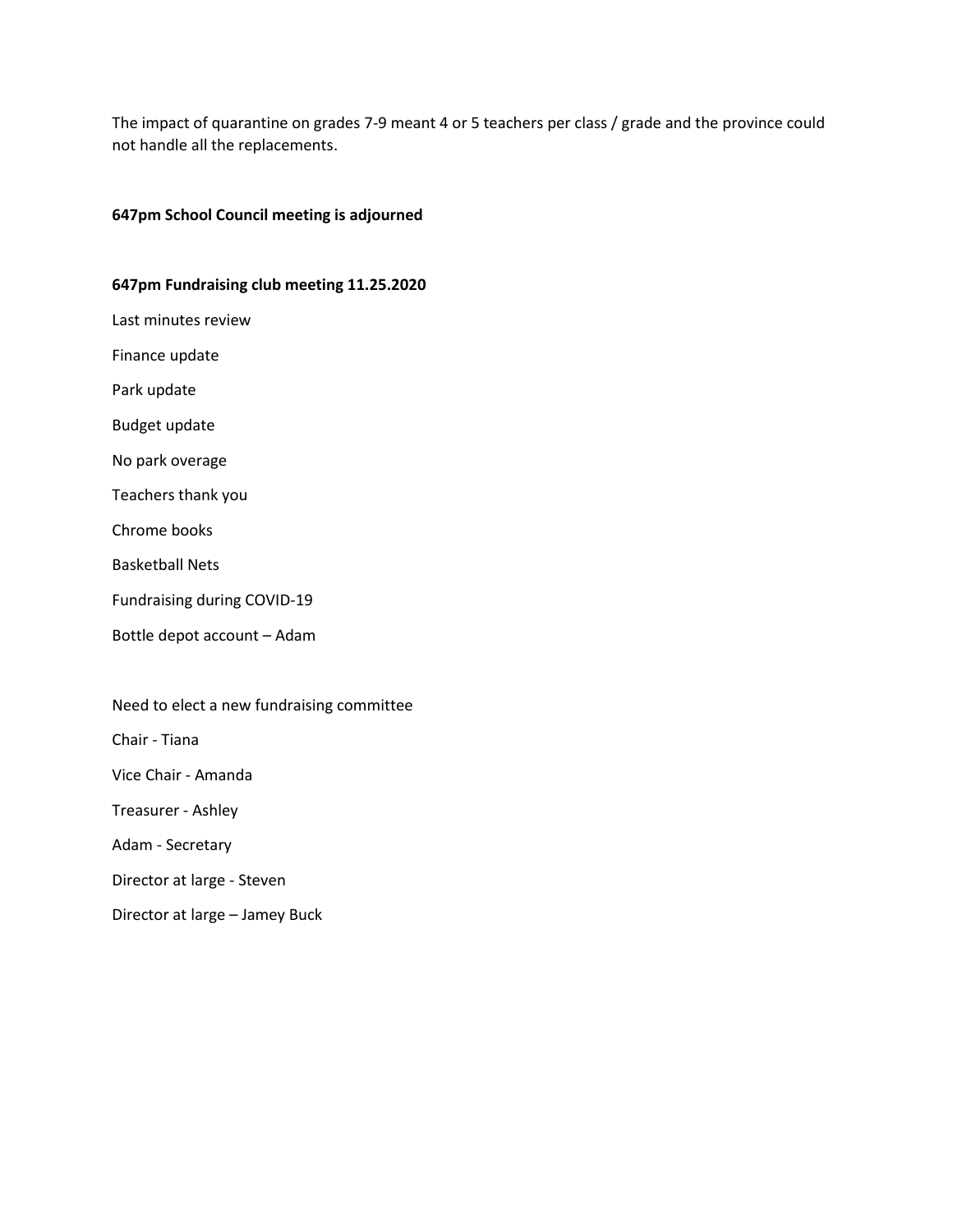# **Playground**

Open

Gazebo is being built

# **Operation of playground:**

Kids love it

Bolt came loose, swing came off, contacted Bill the contractor

Was supposed to be done 11.24.2020 – Bill confirmed 11.26.2020 with Monday as the inspection (run through) of everything.

No use prior to school – Too many kids, not the correct cohorts

Schedule developed and very appreciated

Opening ceremony for the park? Cut a ribbon

# **Teachers Lunch**

Caffeine– Local

Delivered on Dec 3rd, 2020

Snack donations for kiddos – Drop it at the same time as the lunches for the teachers

Gift Cards for families in need: Want to help those parents who are finding it an extra difficult time. We will get 500.00 to start and Danita will distribute accordingly

## **Reading Program**

Hope is we need to encourage at home reading. CTV News: Students need at home practice – 20 to 30 minutes a night.

Incentive at the school – Students would get points and will then be able to buy a book out of Scholastic (Asking fund raising committee for a startup fund)

Have parents' sign

Start in the new year

Help parents to understand how to read with the young and older children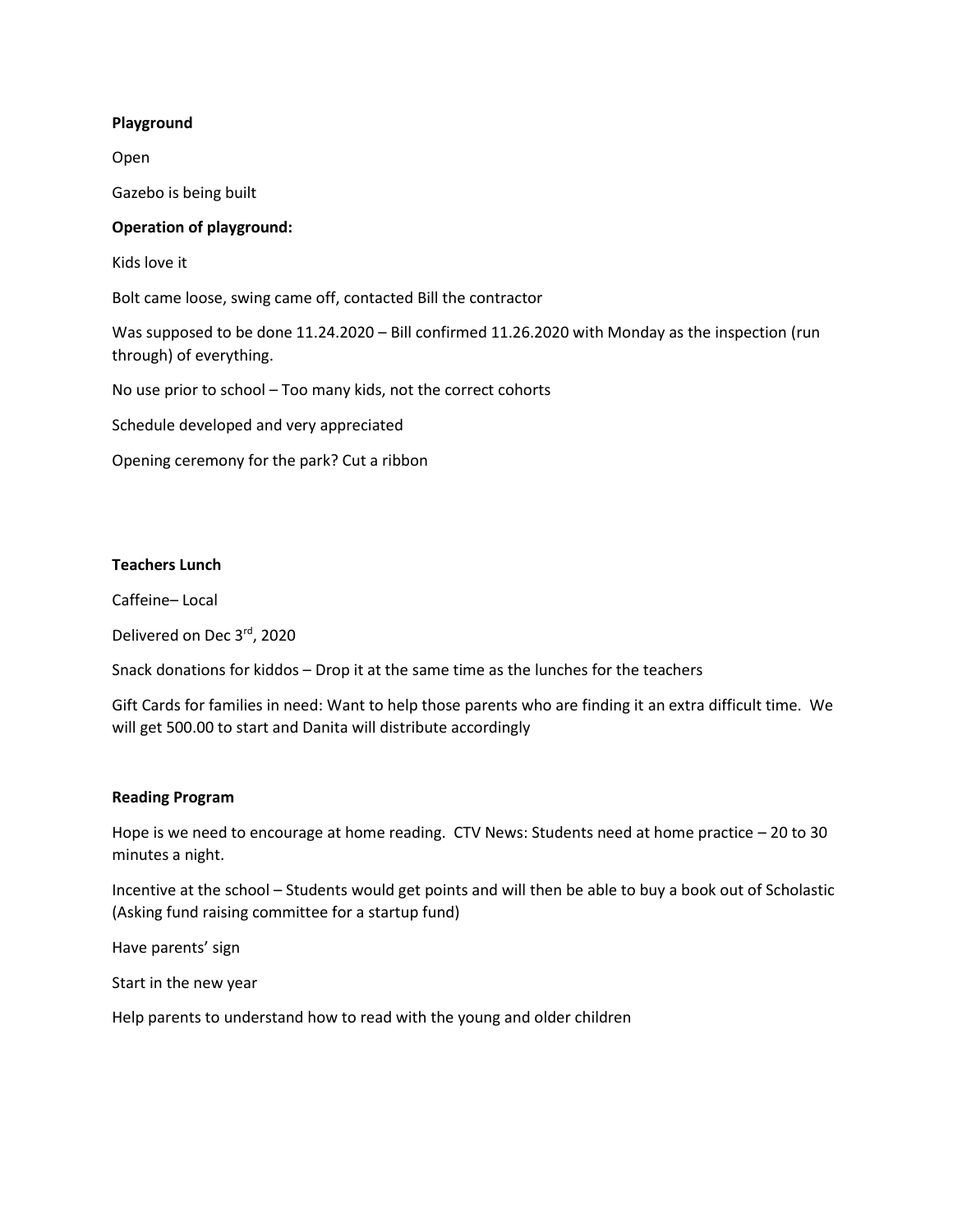## **Library Donation:**

Kids could write down which books they would like to read, and we could buy them for them.

## **How much money should we have in the account?**

13K – Balance 700 – Teacher lunches 500 – Gift 500 – Insurance 2K? ½ of the balance? Lights? We will have a look and see how dark it is back there – Teachers will check. Kathy to check on the lights Developer to clarify – We thought that the developer was supposed to put lights along the pathway. Vote on saving more than  $3K = 1$ 

How long due Chrome books take to come in? Depends on the demand, how busy they are?

They are approx. 300 apiece. 20K for charging carts therefore doing a charging station

We have 7 carts with 40 chromes about 350

We need to find out who has a device?

School fees includes a 5-dollar device fee, we want to eliminate that for those families who bring their own

Perhaps we should donate that 5.00 if we can? or would getting 5.00 back be more of an incentive for families to get their own?

Ordering Chrome books for Christmas? Good time if the parents were thinking of ordering

We can not pre buy them because they come with White Glove Service

1500.00 to the reading program

Are going to wait for the numbers to come back and then order the Chrome Books and decide how much we leave in the account.